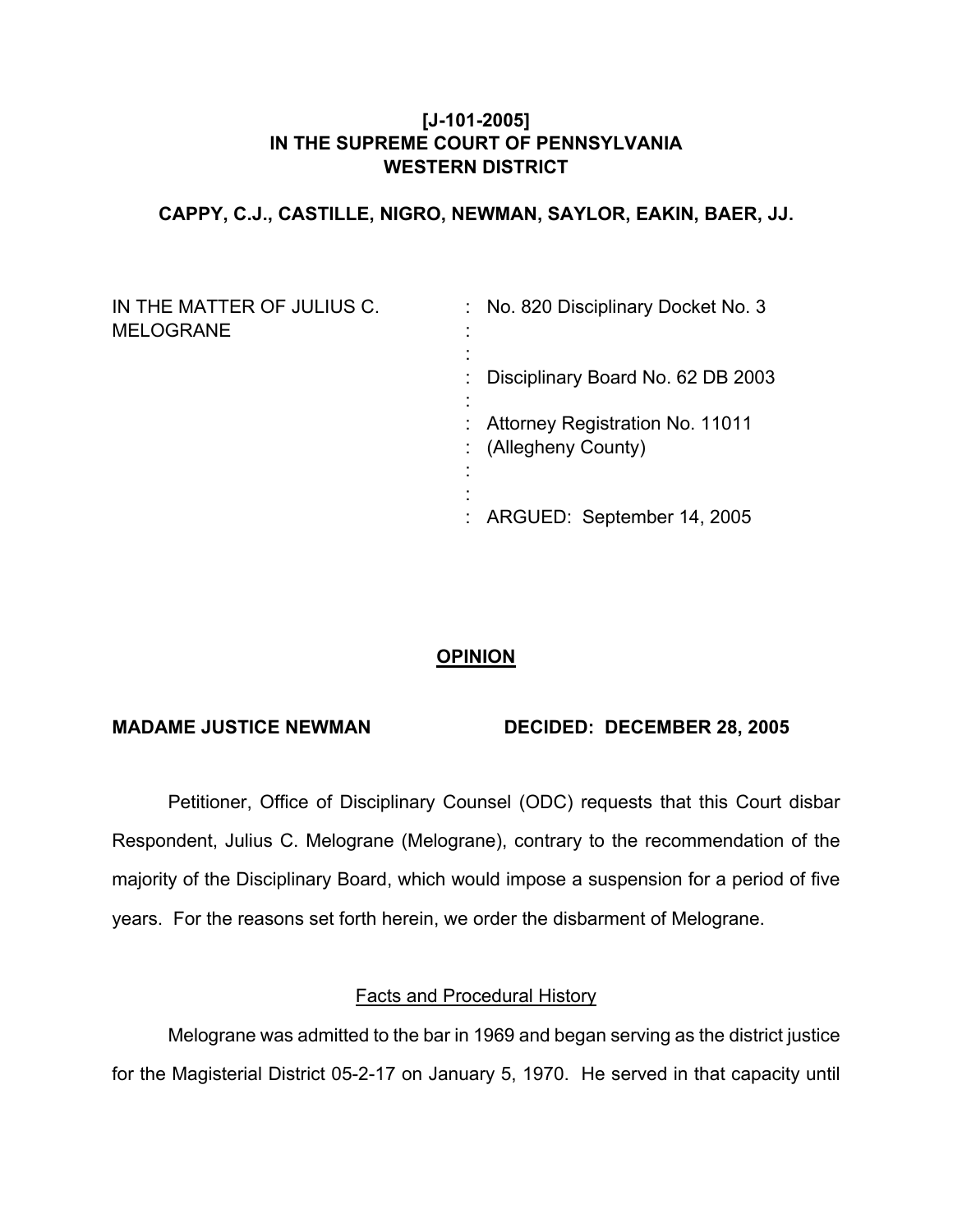August 16, 1993, when he was placed on inactive status, with pay, pending disposition of federal criminal charges against him. On January 22, 1996, following a jury trial, Melograne was convicted of conspiracy to commit mail fraud and conspiracy to violate civil rights in the United States District Court for the Western District of Pennsylvania. The convictions were based on Melograne's participation in a conspiracy with two employees of the Court of Common Pleas of Allegheny County to bring about unfavorable rulings for two individuals in their statutory appeals. As a result of his actions, one individual was found guilty of driving while under suspension, and another was found guilty of violating a township driveway ordinance. Melograne resigned his office the day of his conviction. On April 15, 1996, he was sentenced to incarceration for a period of thirty-three months followed by two years of supervised probation. On May 26, 1998, the United States Court of Appeals for the Third Circuit reversed Melograne's conviction for conspiracy to commit mail fraud and affirmed his conviction for conspiracy to violate civil rights. On remand for resentencing, the District Court sentenced him to twenty-seven months of incarceration followed by two years of supervised release. He completed the two years of supervised release on August 30, 2003.

 Following Melograne's conviction, on August 10, 1999, the Judicial Conduct Board filed a Complaint against him. By Order dated September 29, 2000, the Court of Judicial Discipline removed Melograne from office and declared that he was ineligible to hold judicial office in the future. The Court of Judicial Discipline also disbarred Melograne. On appeal, we held, *inter alia*, that only this Court has the authority to disbar an attorney. Accordingly, on December 18, 2002, we vacated the portion of the Order of the Court of Judicial Discipline that disbarred Melograne. We affirmed the Order of the Court of Judicial Discipline in all other respects. In re Melograne, 812 A.2d 1164 (Pa. 2002).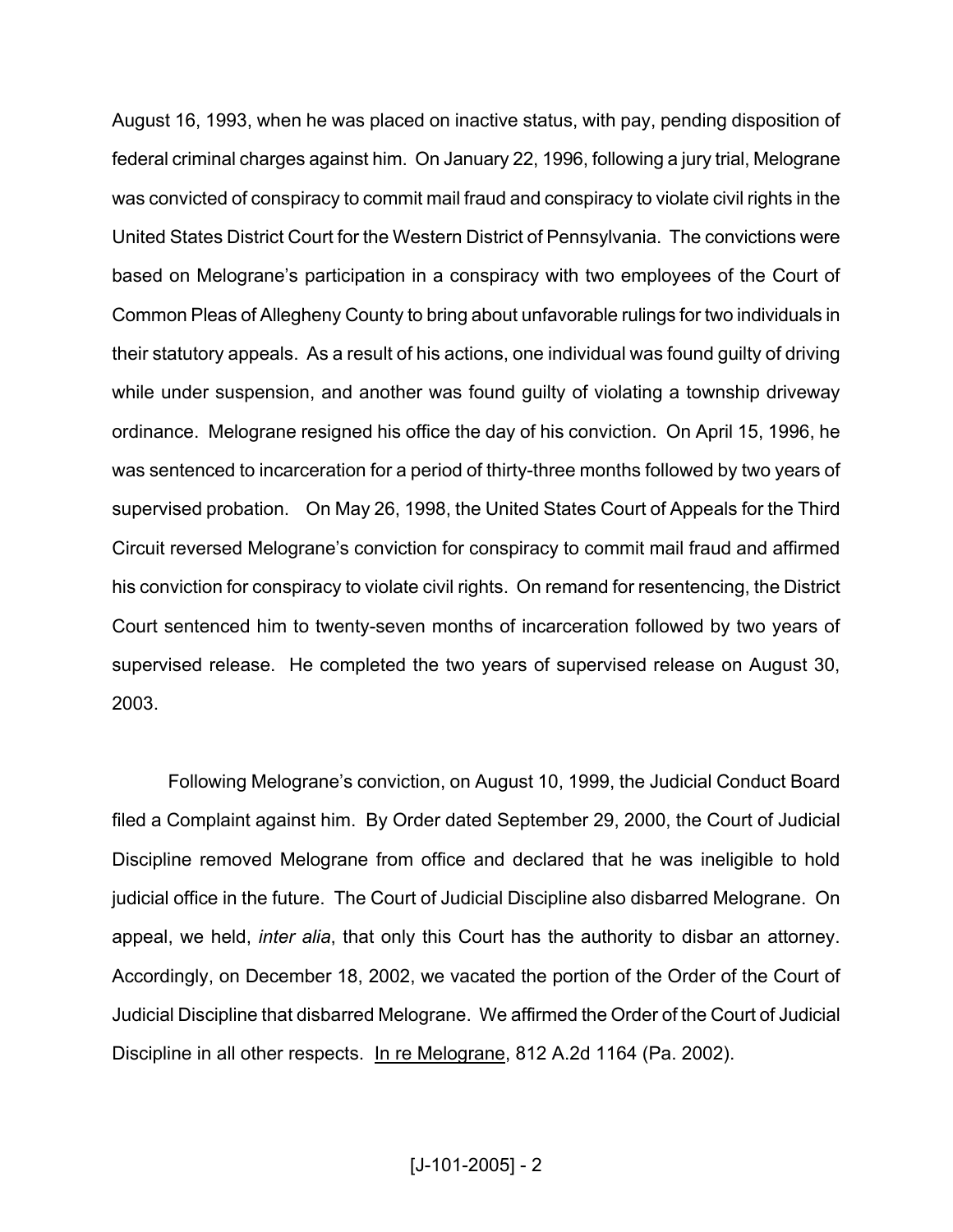By Order dated May 6, 2003, we placed Melograne on temporary suspension and referred the matter to the Disciplinary Board. ODC filed a Petition for Discipline on May 28, 2003, and a three-member Hearing Committee held a hearing on November 7, 2003. On May 25, 2004, the Hearing Committee filed a Report recommending Melograne be suspended from the practice of law from September 29, 2000 to December 18, 2002 (the period of time during which he was disbarred by the Court of Judicial Discipline) and from May 6, 2003 until the date of its Report. ODC filed a Brief on Exceptions, and the Disciplinary Board adjudicated the matter at a meeting on September 27, 2004. The Disciplinary Board issued its Report and Recommendation on November 22, 2004. It recommended that Melograne be suspended from the practice of law for a period of five years with credit for the time he was disbarred by the Court of Judicial Discipline and the period of his temporary suspension from May 6, 2003 to November 22, 2004.

 On February 22, 2005, pursuant to Pa.R.D.E. 208(e)(3), this Court issued to Melograne a Rule to Show Cause why he should not be disbarred.<sup>[1](#page-2-0)</sup> Melograne filed a timely Response, to which ODC filed a timely Answer.

## **Discussion**

 In attorney discipline matters, we exercise de novo review. We are not bound by the findings and recommendations of the hearing committee or the Board, although we give

 $\overline{a}$ 

<span id="page-2-0"></span> $1$  Pa.R.D.E. 208(e)(3) provides in relevant part:

In the event the Board recommends a sanction less than disbarment, and the Court, after consideration of said recommendation, is of the view that a rule to show cause should be served upon respondent-attorney, why an order of disbarment not be entered, the same shall be issued.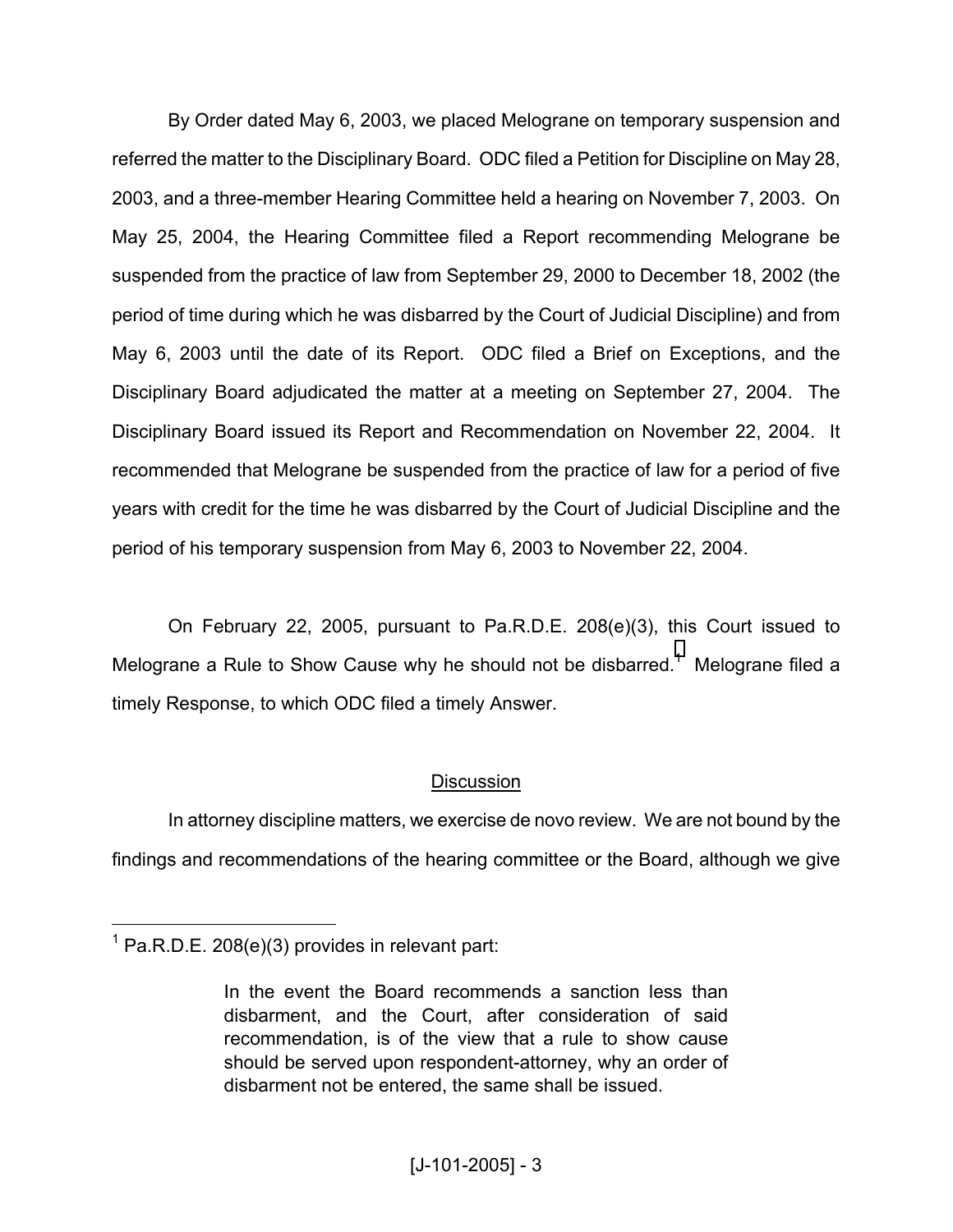both substantial deference. Office of Disciplinary Counsel v. Chung, 695 A.2d 405 (Pa. 1997). We are mindful of the fact that disciplinary sanctions are not designed to punish, but instead are intended to protect the public from unfit attorneys and maintain the integrity of the legal system. Office of Disciplinary Counsel v. Christie, 639 A.2d 782 (Pa. 1994).

 This Court has dealt severely with attorneys whose actions have impeded or thwarted the judicial process. In Office of Disciplinary Counsel v. Renfroe, 695 A.2d 401 (Pa. 1997), we disbarred an attorney who was convicted of bribing a witness, and stated:

> When an attorney attempts to bribe a witness or a court official for the purpose of affecting the outcome of a judicial proceeding, he has stricken at the heart of the judicial system itself. Fair adjudication is predicated upon the ability of courts to arrive at the truth. It is further predicated upon the confidence that courts will make their decisions based on that truth. If instead, courts are foreclosed from arriving at the truth because attorneys subvert the truth determining process, then justice cannot be administered. Instead, the truth determining process becomes a contest between bidders for corrupt testimony.

Id. at 404. In Office of Disciplinary Counsel v. Raiford, 687 A.2d 1118 (Pa. 1997), an attorney arranged a scheme whereby a woman impersonated his client, Ms. Payne, and then pled guilty to drug charges without Ms. Payne's knowledge. The reason for the deception was so that police would drop charges against Ms. Payne's co-defendant, Jonas Gillespie, who was also a client of the attorney. In disbarring Raiford, this Court noted that deceptions practiced on the judicial system are among the most serious of all disciplinary infractions. Id. at 1119.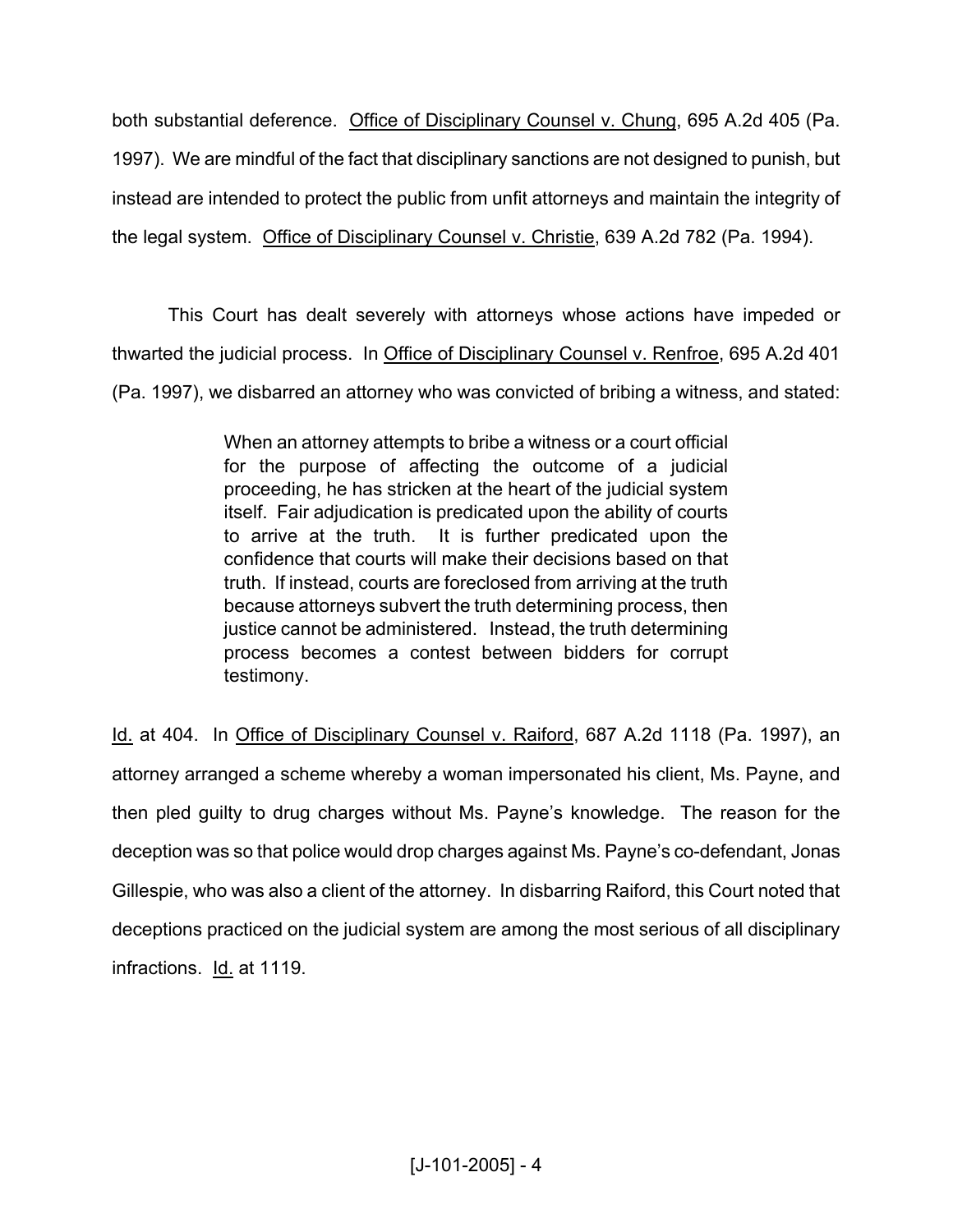In Office of Disciplinary Counsel v. Holston, 619 A.2d 1054 (Pa. 1993), we disbarred an attorney who forged the signature of a judge on a divorce decree, and then lied to the court about how he obtained the document. This Court stated:

> Respondent's illegal conduct in forging a court document involves moral turpitude, was prejudicial to the administration of justice, and adversely affects his fitness to practice law. We have defined moral turpitude as "anything done knowingly contrary to justice, honesty, principle, or good morals" (see Office of Disciplinary Counsel v. Simon*,* 510 Pa. 312, 507 A.2d 1215 (1986))*,* and there can be little room for argument that the misrepresentation involved in forging a court document involves deceit and dishonesty of the kind included within the scope of our definition of moral turpitude.

Id. at 1056. There can be no doubt that by conspiring with employees of the Court of Common Pleas of Allegheny County to cause two defendants to be found guilty in statutory appeals cases, Melograne, like Holston, committed acts within the scope of our definition of moral turpitude that were prejudicial to the administration of justice and adversely affected his fitness to practice law.

 The Hearing Committee recognized that "[t]he events surrounding the criminal charge are related to [Melograne's] position as a member of the minor judiciary." Report of Hearing Committee 4.04 dated April 22, 2004 at 14. The Board did as well, when it noted that Melograne's "criminal misconduct occurred while he served as a District Justice." Report and Recommendations of the Board dated November 22, 2004 at 4. Nevertheless, neither the Hearing Committee nor the Board gave due consideration to this significant fact when making its recommendation of a suspension. As the Supreme Court of New Jersey recognized in In re Mattera, 168 A.2d 38 (N.J. 1961):

> In terms of rational connection with fitness at the bar, behavior of an attorney in judicial office cannot be insulated from the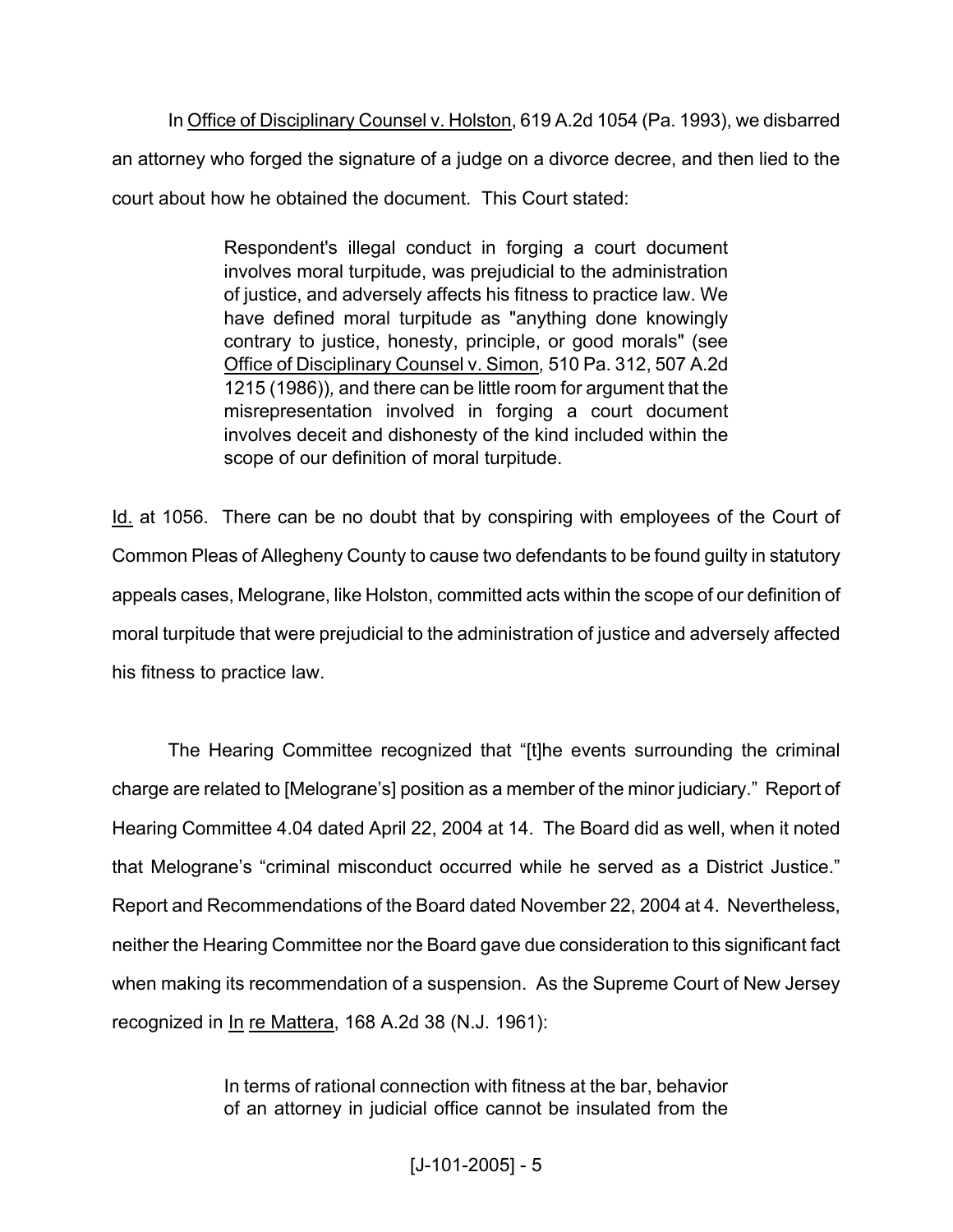demands of professional ethics. On the contrary, the judge's role is so intimate a part of the process of justice that misbehavior as a judge must inevitably reflect upon qualification for membership at the bar.

Id. at 41. Misconduct of a lawyer acting in an official capacity as a judge may constitute grounds for disbarment because untrustworthiness or infidelity in one office shows untrustworthiness or infidelity in the other. State ex re. Neb. State Bar Ass'n v. Wiebusch, 45 N.W.2d 583 (Neb. 1951). A violation of the judicial oath aggravates the offense of violating the oath of an attorney. In re Hasler, 447 S.W.2d 65 (Mo. 1969). This Court has not hesitated to disbar attorneys whose actions harm the integrity of the judicial system. Undoubtedly, by conspiring with court employees to affect the outcome of statutory appeals, Melograne struck at the very core of the judicial system. In Office of Disciplinary Counsel v. Eilberg, 441 A.2d 1193 (Pa. 1982), this Court imposed discipline upon an attorney who committed wrongdoing while serving as a member of the United States House of Representatives. We noted:

> In seeking to preserve public confidence in the integrity of the legal profession, we must consider that respondent was not only an attorney, but an elected official, who by virtue of his office engaged in conduct which resulted in his conviction. The unique posture of respondent makes his offense a more serious one than a singular violation of the disciplinary rules by an individual attorney.

 $\underline{\mathsf{Id}}$  at 1197.<sup>[2](#page-5-0)</sup> It is beyond cavil that the unique posture of Melograne as a judicial official makes his offense even more serious than Eilberg's for the purpose of attorney discipline.

 $\overline{a}$ 

<span id="page-5-0"></span> $2$  This Court imposed a five-year suspension in  $Eilberg$  instead of disbarment because of Eilberg's "significant contributions to his constituents while a public servant and the numerous distinguished character witnesses who testified to his good character, high repute, and fitness to practice law notwithstanding his conviction." Id.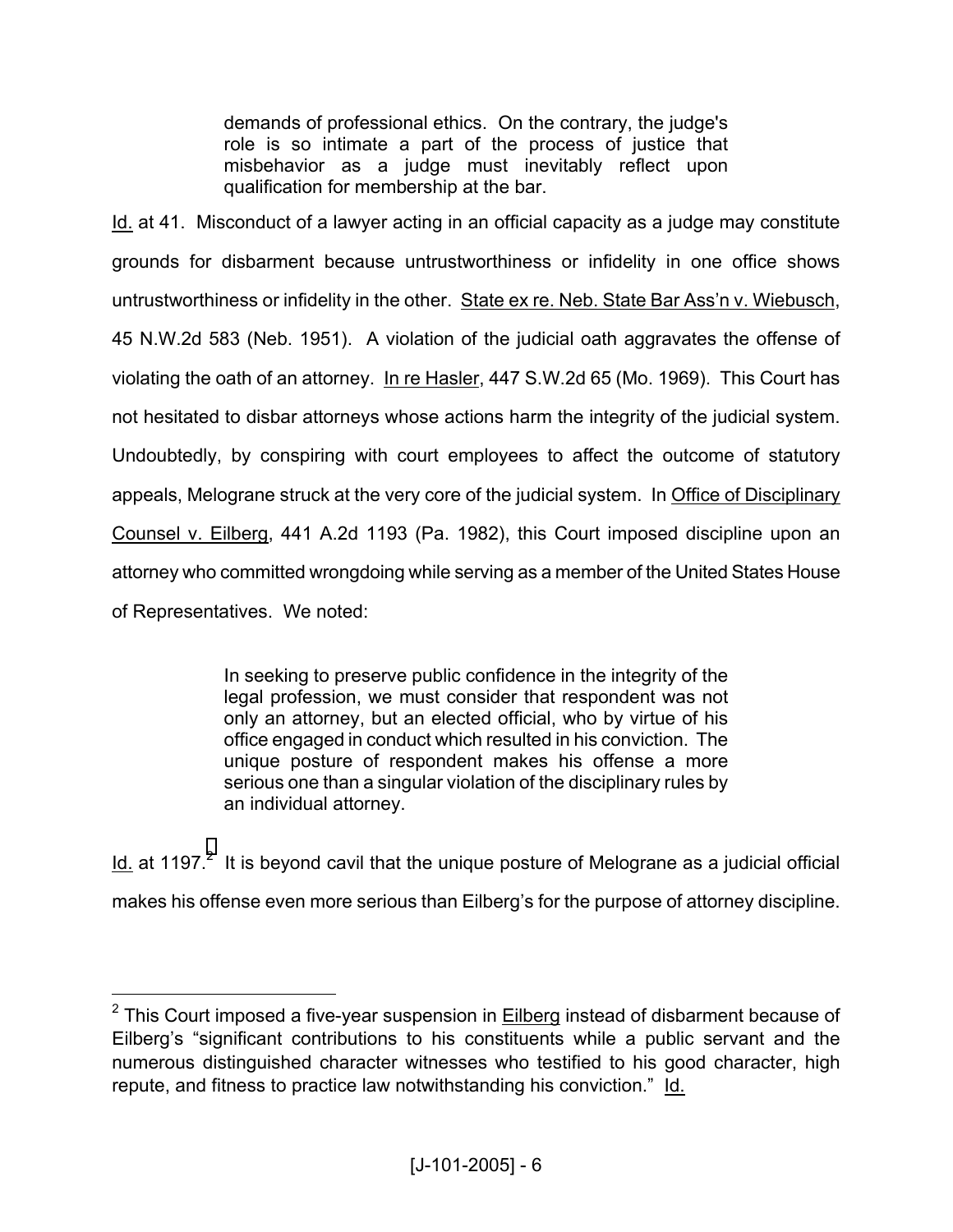This Court has declined to adopt a *per se* rule requiring disbarment for specific acts of misconduct, Chung, 695 A.2d at 407. Disbarment is imposed only in the most egregious cases because it represents the termination of an attorney's license to practice law without a promise of restoration at any future time. Office of Disciplinary Counsel v. Stern, 526 A.2d 1180 (Pa. 1987). However, when an attorney who holds judicial office commits misconduct that affects the fairness of an adjudication, disbarment is clearly a sanction that we must strongly consider.

 When disciplinary action is predicated on a criminal conviction, the Court considers any mitigating factors that are present. ODC v. Valentino, 730 A.2d 749 (Pa. 1999). Melograne's son, Phillipe Melograne, Esquire, and longtime friend Gerald Paris, Esquire, testified to their opinion of Melograne's character. John L. Doherty, Esquire, who is former Chief Disciplinary Counsel, and Andrew Waszyn, who is Melograne's probation officer, provided letters recommending that he be permitted to practice law. The record also contains evidence of Melograne's active participation in civic and cultural organizations, his successful completion of incarceration and supervised release, and his lack of prior discipline. These factors are insufficient to warrant imposition of anything less than disbarment.

### **Conclusion**

 Melograne's conviction for conspiracy to violate civil rights is a serious crime as defined by Pa.R.D.E. 214(i) because it is punishable by imprisonment for one year or more. Pursuant to Pa.R.D.E. 203(b)(1), conviction of a serious crime is a basis for discipline. Following our independent review of the record, we impose disbarment with credit for the time Melograne was disbarred by the Court of Judicial Discipline and the period of his temporary suspension from May 6, 2003 to the present. It is further ordered that he shall